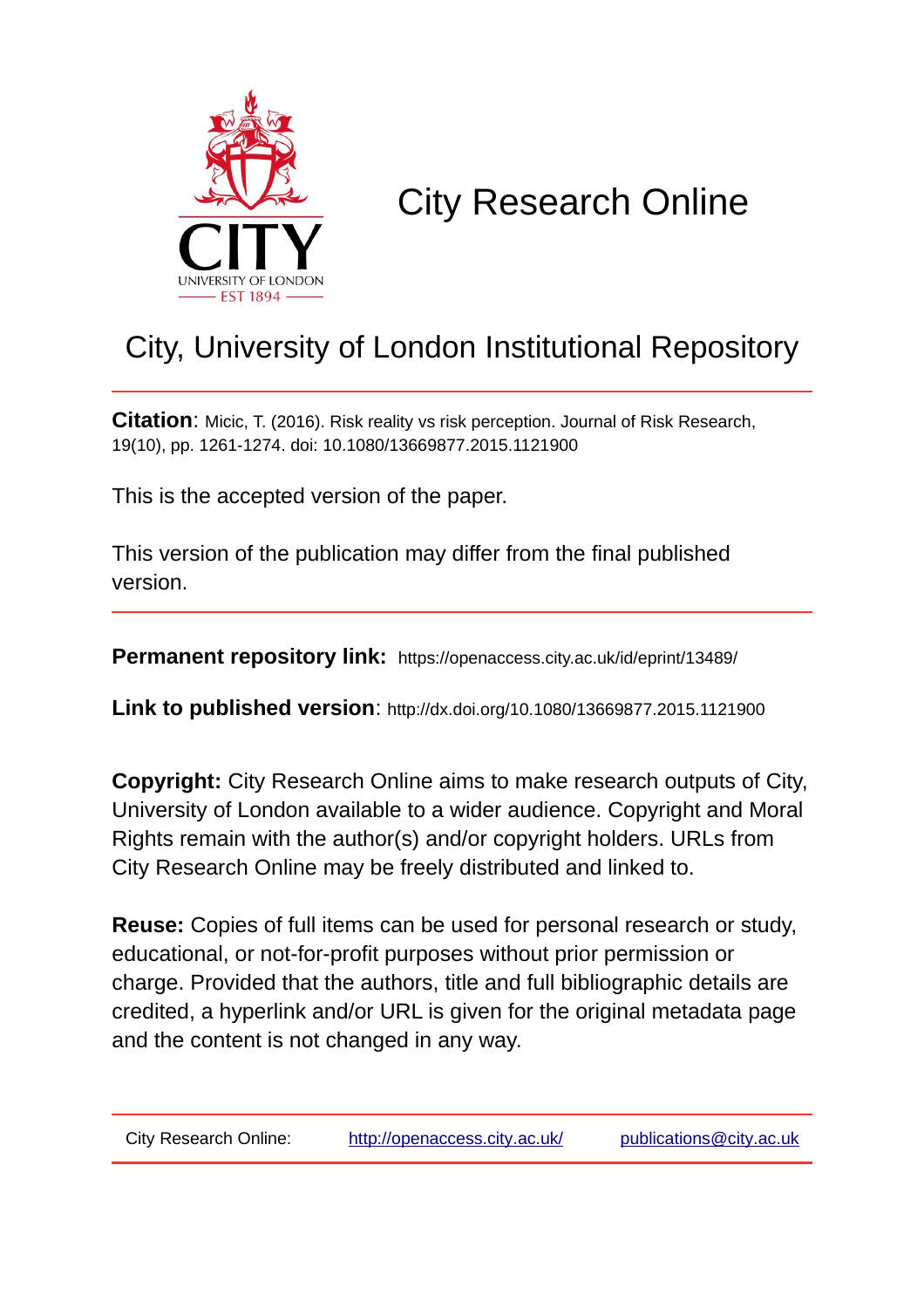## **Risk reality vs risk perception**

T Micic

*Department of Civil Engineering, City University London, United Kingdom*

School of Mathematics, Computer Science and Engineering;

Department of Civil Engineering;

Northampton Square;

London EC1V 0HB;

United Kingdom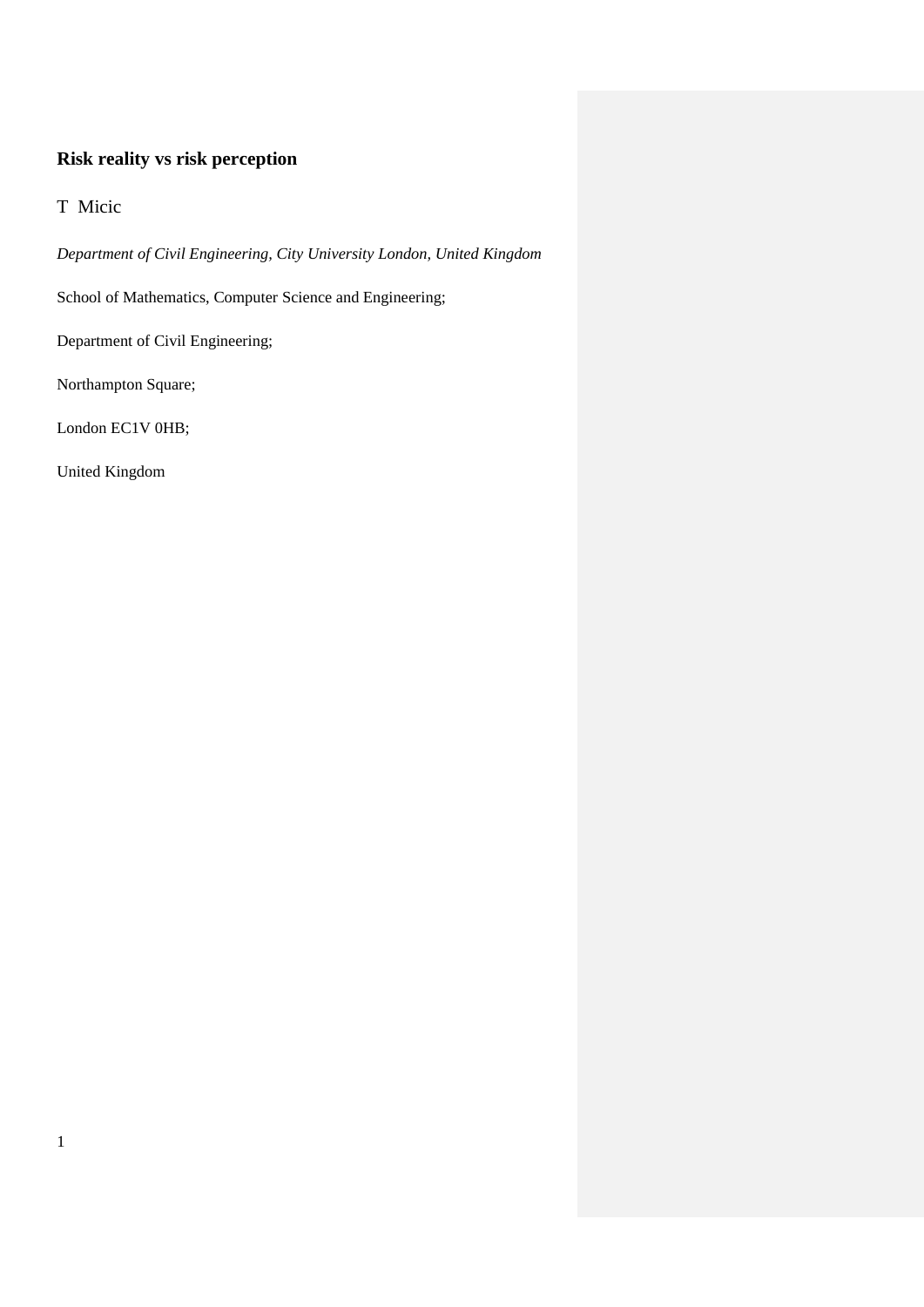#### **Risk reality vs risk perception**

Here we explore the feasibility of a rationalized approach to risk within construction procurement by considering explicit engineering risk and perceived risk that selective group of stakeholders share. In particular, the perceived risk is assumed to be dependent on motivational values that individuals identify with. The motivational values are evaluated using 40 questions Swartz Portrait Value Questionnaires. 10 selected hazards are considered in a survey to identify measure of fear and unknown that stakeholders recognize and data analysed. From the outcomes it was identified that by using the alternative approach to establish risk perception the priorities for the stakeholder group in terms of risk can be recognized. Furthermore, the outcomes could be used to target information to stakeholders or intervene to ensure that infrastructure performs according to expectation. As a result, it could become possible to revise what are currently inconsistent acceptable risk levels that have been embedded in active regulatory documentation.

Keywords: word; another word; lower case except names

Subject classification codes: include these here if the journal requires them

#### **Introduction**

Without doubt, risk has emerged in recent decades as a critical consideration in management, financial services but also in physical and biological sciences, engineering as well as for social scientists. Despite diverse formulations currently in use for risk the public policy in developed economies is striving to create a risk free environment in respect to health care, environmental protection, sustainability, etc. Realizing a risk free environment is clearly an impossible and a very expensive objective when built infrastructure is concerned. With the pressure for adaptation to changing climate, for sustainability and cost efficiencies it is inevitable that diverse understanding of risk among those participating in infrastructure procurement and the public will emerge as an obstacle to agreement on best policies. Once many interested parties are involved the problem of accounting, in a consistent manner, for their priorities and perceptions has to be addressed in respect to risk as well. Aven and Kristensen (2005) have established that current communication of risk leaves too much space for misunderstanding and mixture of objective facts with judgements and principles. Therefore, developing sound methodologies that can address the presence of many alternative formulations of risk and developing better risk communication format between parties that participate in built infrastructure procurement is of interest to us.

Both as a noun or a verb 'risk' is a frequently used term but could be easily misunderstood. It is sometimes intuitively accepted as a measure of the individual's exposure to some danger (without being specific on the nature of that danger). Technical risk formulations on the other hand, are often rather explicit and expressed as a function of the likelihood of adverse event and its consequences. However,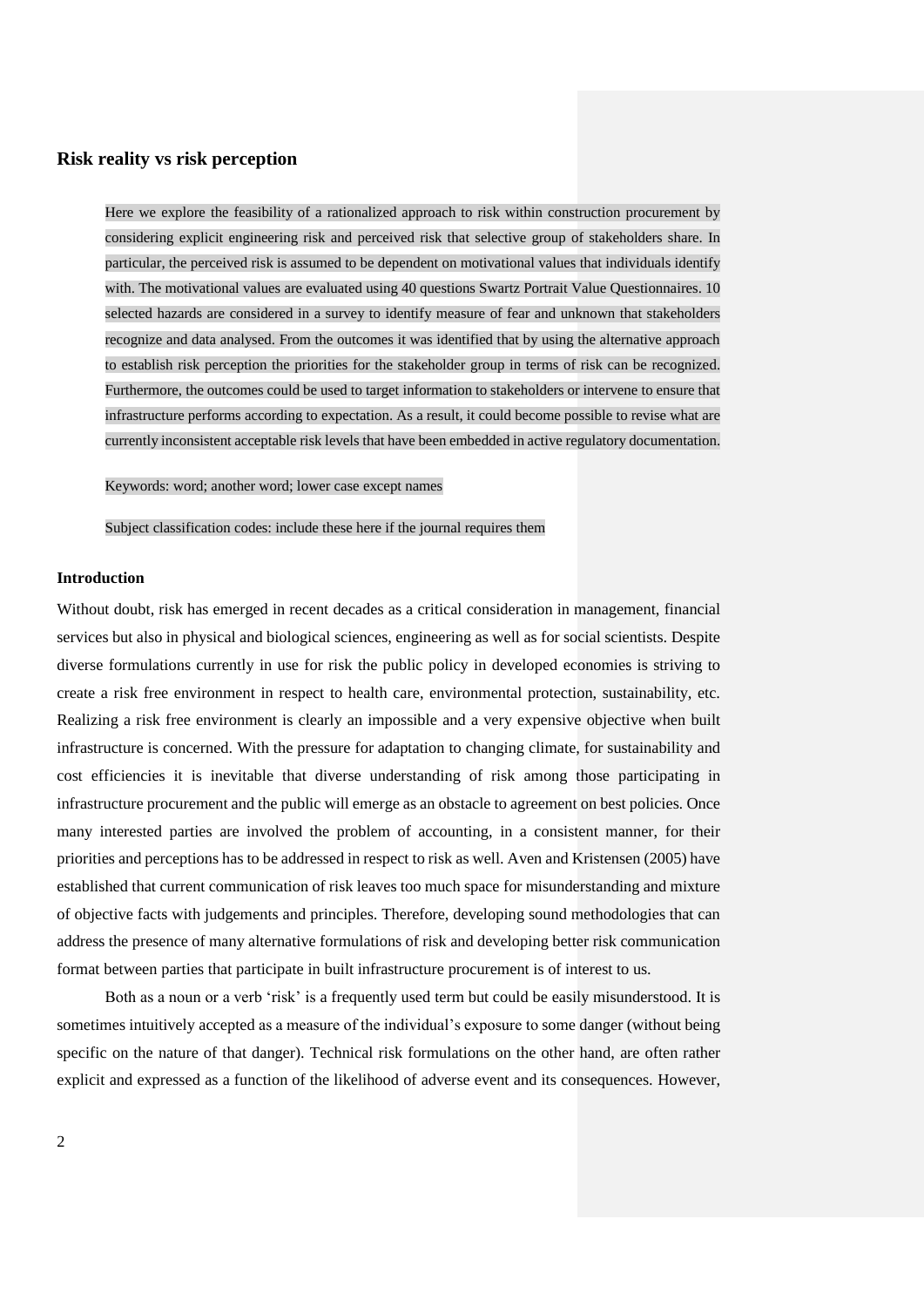even for technical formulations Aven and Renn (2009) identified two categories for ten alternative descriptions of engineering risk, namely:

- A. Risk expressed by means of probabilities
- B. Risk expressed as a function of probabilities and consequences

It is easy to see that such categorisation is restricted as it implies quantitative measures (probabilities) and therefore access to large data that could only be available to experts. We can accept that above categories represent 'technical' risk and that category A is applicable when one is concerned with a distinct outcome and the category B refers to an event where sequence of outcomes (with different consequences) might be a concern. Here, understanding all parameters that contribute to risk descriptions as above is a formidable task, e.g. for infrastructure such as a road bridge due to inherent safety, probabilities of failure are very small (in most cases less than  $10^{-4}$ ) and consequences could be very diverse, from loss of life to traffic delay. Slovic (1998) has confirmed that risk controversies (arising between value judgement and technical analysis) require comprehensive approach that includes participation from a large number of interested parties. Furthermore, even in 1998 Pidgeon has pointed out to social science research that identifies importance of social, cultural and institutional processes to people's evaluation of risk as well as fundamental value commitments that particular groups identify. He also drew attention to differences between 'public' and 'professionals' in respect to risk assessment criteria that have not been addressed in a consistent manner. Freudenburg (1988) challenged social scientist to engage with 'the art of probabilistic risk assessment' and provide quantitative estimates in form of probabilities as well as an insight into public perception of risk.

Consequently, as there are alternative formulations for technical risk, communication with notechnical public often represents a challenge. As a scenario we can consider a simple action of crossing the river where a toll bridge is in place (as an example of a standard infrastructure component). A member of the public walking along the bank has several options; not to cross, swim across, take a boat, use the tool bridge, etc. Surely, their decision will depend on environmental factors but it will include at least some risk recognition for each of the options. There might be some intuitive risk quantification imbedded within the decision process. Without specific numerical information the member of the public is acting on their perception of risk associated with options and subsequently deciding on the level that is acceptable to them. We really don't know all parameters that influence this decision, utility, fear for life, lust, etc. However, professionals such as design engineers have knowledge about technical features of each of the above options but they will focus on their own requirements. It is a standard for engineers to consider alternative limit states when designing a bridge and also to consider risks associated with those limit states. For example for a bridge the engineer will quantify the likelihood that a sample limit state (e.g. deformation) is reached and identify associated consequences such as the scale of cracks opening, thus finding the technical risk measures. Such technical approach is still laden with assumptions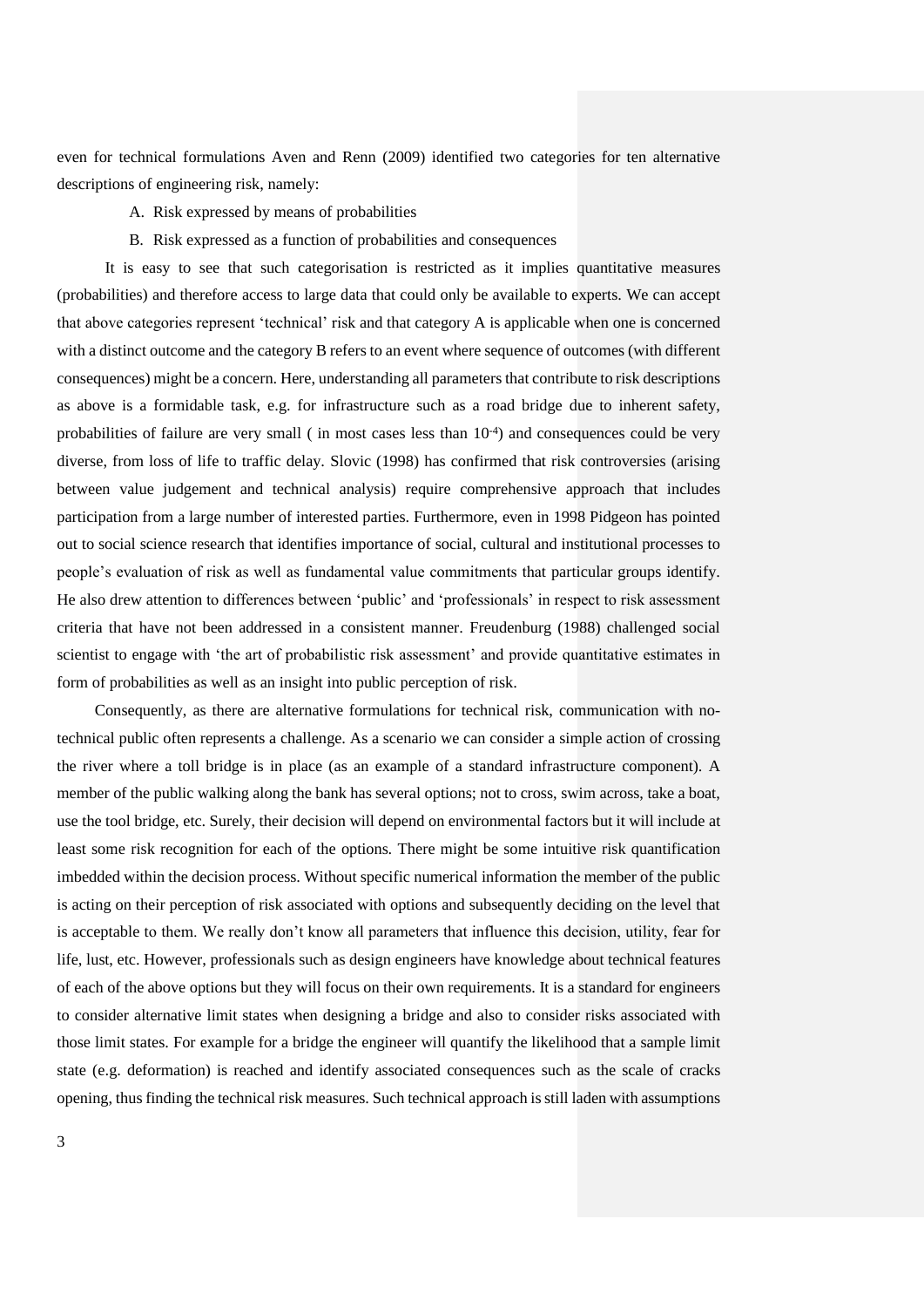about quantities but many other considerations that are a part of the 'public' scenario as above will not feature in the design process.

In this paper we explore if there is a scope to establish explicit mapping between the two broad understandings of risk, the technical and the non-technical view of risk. Such mapping would greatly contribute to better communication of risk for different stakeholders. This is a crucial issue as in developed countries numerous stakeholders for a single infrastructure can have very diverse priorities (profit, speed of delivery, sustainability agenda, etc.). Furthermore, for existing infrastructure that has been in use for some time there are increasing sources of data through monitoring, use of sensors, etc. that lend themselves to quantitative analysis. With availability of ever more sophisticated analytical tools, engineers could generate increasing quantitative information that can be used for evaluation of the technical risk. However, it has remained difficult to identify how to consistently communicate risk related quantitative information to the public.

Some further issues are of interest here, as Kasperson et al. (1988) have suggested. There is a distinct lack of integration between what some consider 'technical analysis of risk and the cultural, social and individual response structures that shape public experience of risk'. They also established that it would be helpful to develop understanding how interaction between different 'forms' of understanding of risk lead to its social amplification with often negative impacts. Kasperson et al. (1988) confirmed that a large flux of information, through news and personal information channels, is an amplifier of risk. It is very easy to identify that since the late 80s the potential for social amplification of risk has greatly increased. At present, the number of information channels is significantly greater than in 1988 and it will be increasing in the future. In addition, the need for a rapid response through modern communication channels, swift technical risk assessments and effective communication are likely to emerge as a priority for many stakeholders. It is evident, as Slovic (1998) has pointed out that the new context is emerging in the modern society in the form of increasing public participation both in risk assessment and decision making.

Monetary and political pressures while influential are not in focus in this paper. Fischhoff et al. (1993) have considered issues with health risk and rightly identified that when we try to make assumptions about other people's understanding of risk systematic data is needed and that method of acquiring data is detrimental. They identify a range of influences that can introduce heavy bias to risk perception when traditional data gathering techniques are implemented. The issues associated with understanding of the technical and perceived risk have also been considered by many specialists in the aviation and other industries however considering the specific nature of built infrastructure risk a direct application of methodologies is often difficult. Freudenburg (1988) was enquiring how can social scientists deal with probabilistic nature of risk assessment however, we pose an alternative question from the viewpoint of technical experts, how to communicate technical risk to diverse stakeholders?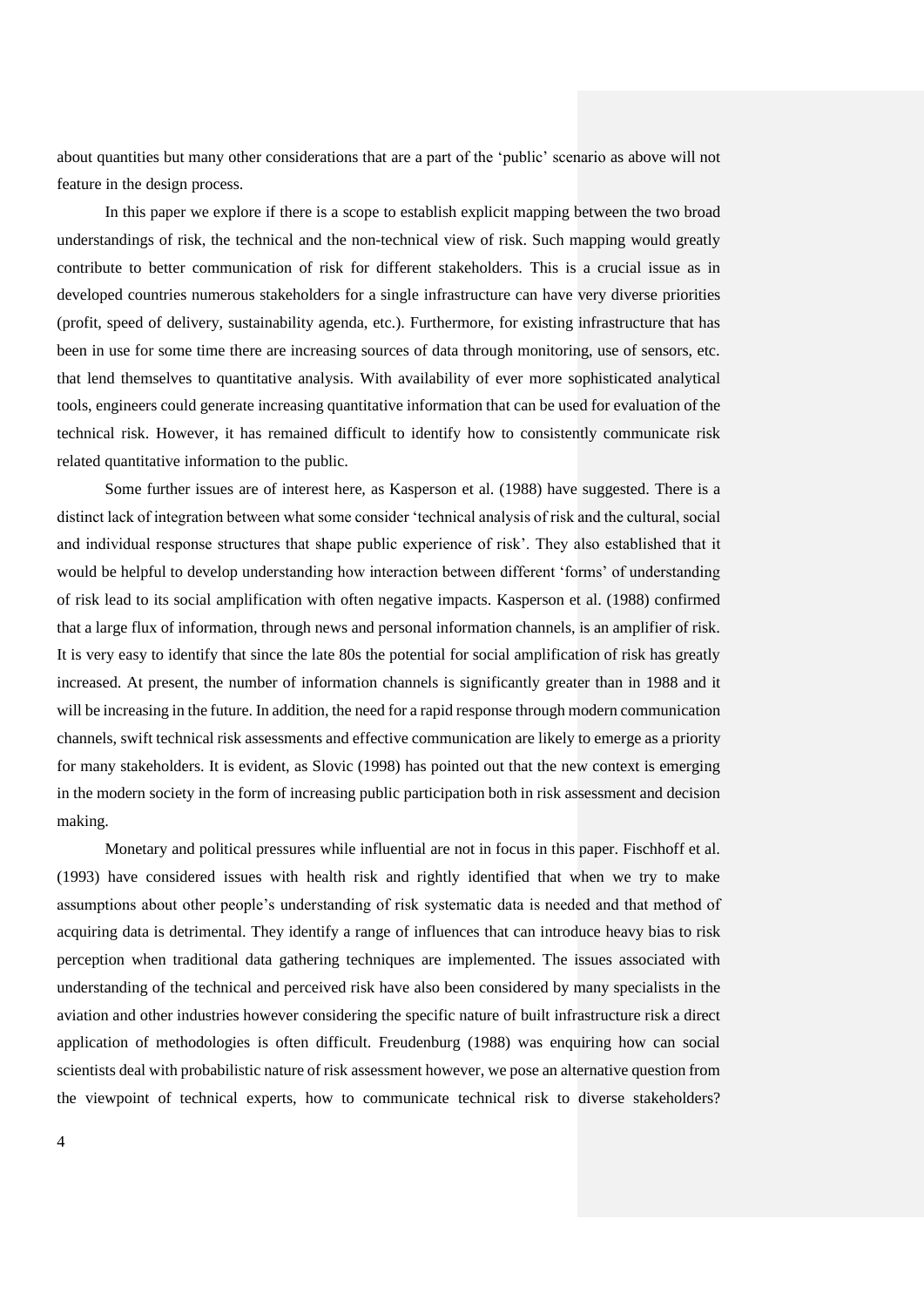Therefore, it is the aim of this paper to identify new tools that can lead to improved engineering risk communication both between professionals and between professionals and the public specifically in respect to built infrastructure risks.

#### **Built Infrastructure Technical Risk**

Built infrastructure expression could be used to refer to power supply systems, telecommunication systems but here, a more traditional components, such as bridges, roads, railways, etc. are assumed. These infrastructure components (systems in themselves) are often taken for granted by the wider public. It is only when faced with consequences of a major disruption caused by rare events such as an earthquake, or in the UK, sudden flooding that questions emerge about risks associated with built infrastructure and if those are acceptable to the public. While rare events attract attention of the public establishing acceptable risk levels in respect to normal operation is rarely talked about but it is possibly, more critical and has greater impact on day-to-day management of infrastructure. In some extreme cases when there is a pressure for cost efficiencies there will be inevitable effect on the engineering risk that public might become exposed to from the built infrastructure. Significantly, when there is a need to consider the effect that future climate scenarios might have on infrastructure there is a very strong case to make sure that the communication of associated engineering risk is effective. This aspect is of particular interest as changing conditions would result in changing outcomes for engineering risk so it is paramount to be clear what is technically acceptable but also what is the risk perceived to be acceptable by the public.

It is well known that procurement of built infrastructure from initial design to demolition at the end of the lifecycle is associated with uncertainty and in practice, engineers in particular, are using advanced analytical tools when uncertainties are present. The current technical practice is often to account for uncertainty using standard probabilistic analysis to establish quantitative measure such as the likelihood of the limit state occurrence. If we consider a traditional infrastructure as identified above the limit states have to be carefully defined to reflect the accuracy of structural models, physical variability, life cycle influences, etc. Then the engineering risk can be evaluated as a function of the probability of the limit state occurrence and the consequence of the limit state. The approximate First Order Reliability Method, is often implemented to evaluate the probability of limit states occurring in design and/or assessment as it is a method that reconciles uncertainty, physical models and data availability and current technology. Rule based expert systems have been widely implemented in many engineering applications to aid decision-making. Unfortunately, such expert systems have significant limitations due to the lack of flexibility in respect to evidence introduction and fixed output information.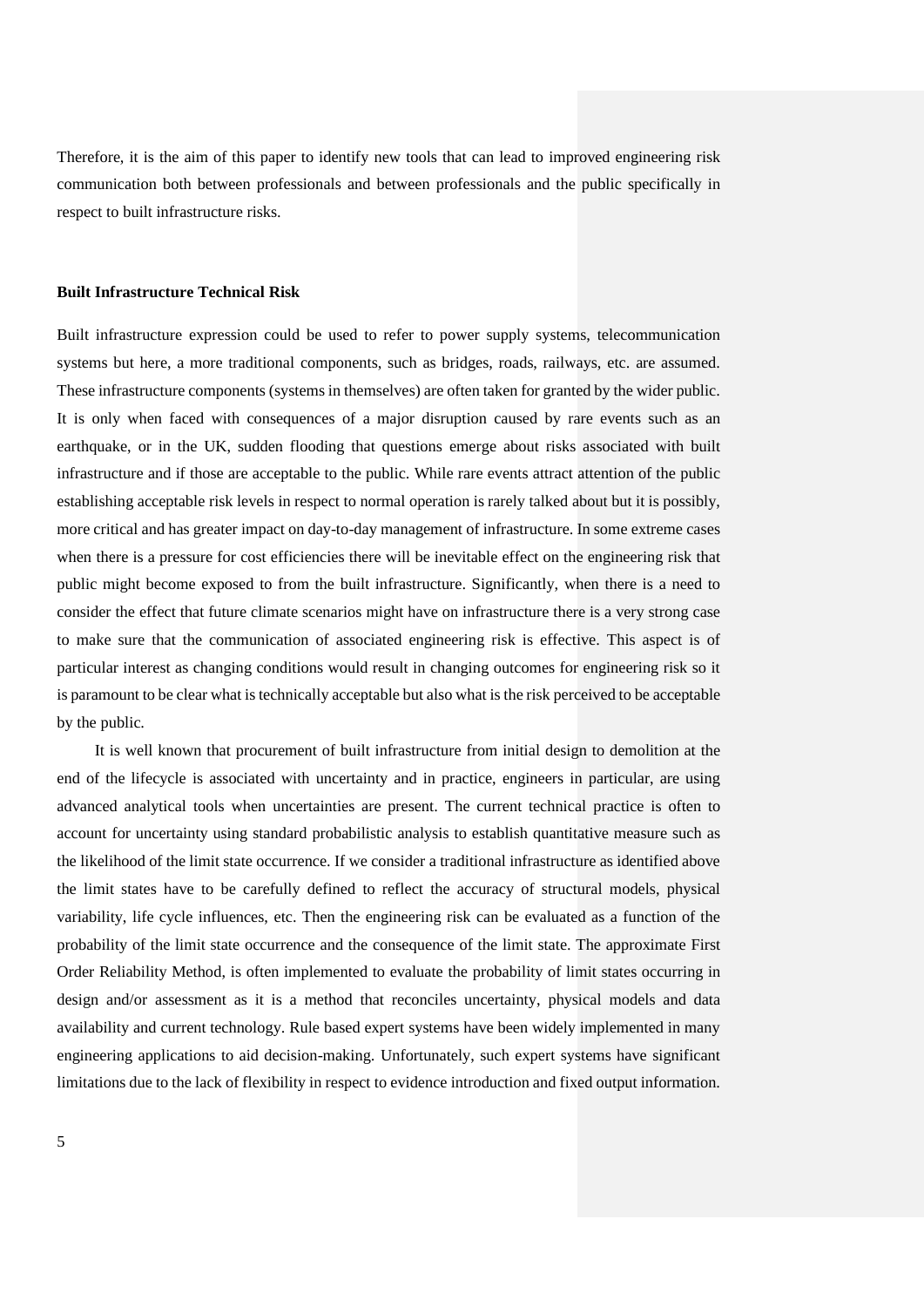In addition, when a new rule is introduced careful analysis is needed to establish its effect that is a challenge considering the complexities of built infrastructure. A more modern alternative, neural networks, has significant disadvantage that a new network is needed if any new variable is introduced therefore limiting their practical application for infrastructure where each component is site specific. Considering extensive uncertainty and considerable contribution of the specific site conditions on built infrastructure performance the communication of engineering risk remains an issue irrespective of the applied analytical approach.

In addition, for most existing infrastructure components the uncertainty in available data such as design stage information, records of construction, inspection records, abnormal load effects, etc. will be very high. There is also a distinct difference in the quality of data between sources of information, say for an existing road bridge loading variables such as the traffic volume and composition can be evaluated rather well using standard non-destructive instrumentation such as Weight in Motion (WIM). However, the infrastructure condition (strength of steel in the bridge girder) could only be estimated using an extensive sampling that is very expensive. Furthermore, the technical risk communication has to reconcile high uncertainty in respect to past and future exposure to the load, environmental effects, etc. If we refer to an existing highway bridge, likely future environmental conditions, maintenance and repair schedules will be highly uncertain and site specific. A relatively easy to understand consequence is the loss of life but not all critical conditions are associated with the loss of life and acceptability of consequences is evidently more complex problem where public perception of risk needs to be accounted for in engineering risk communication. Therefore it is evident that all these diverse circumstances affect the technical risk and they have to be acknowledged and communicated both between professionals and between professionals and the public.

#### **Built Infrastructure Acceptable Risk**

Once the technical risk is evaluated for built infrastructure it still remains to be established what is acceptable to different stakeholders that are associated with structure. For built infrastructure when engineers refer to performance they often think of the ultimate and serviceability limit states that are defined in the relevant regulatory documentation such as design standards, as the expected target performance. However, the engineering risk levels associated with these limit states are notional due to limited data the approximate nature of probabilistic analysis and variety of consequences that can arise from limit state realization. There is no regulatory documentation that would provide strict guidelines on acceptable engineering risk. As indicated earlier in respect to engineering risk definitions, Aven and Renn (2009), acknowledged that there is no significant evidence of converging agreement how to establish the acceptable engineering risk levels, considering fundamentally different nature of limit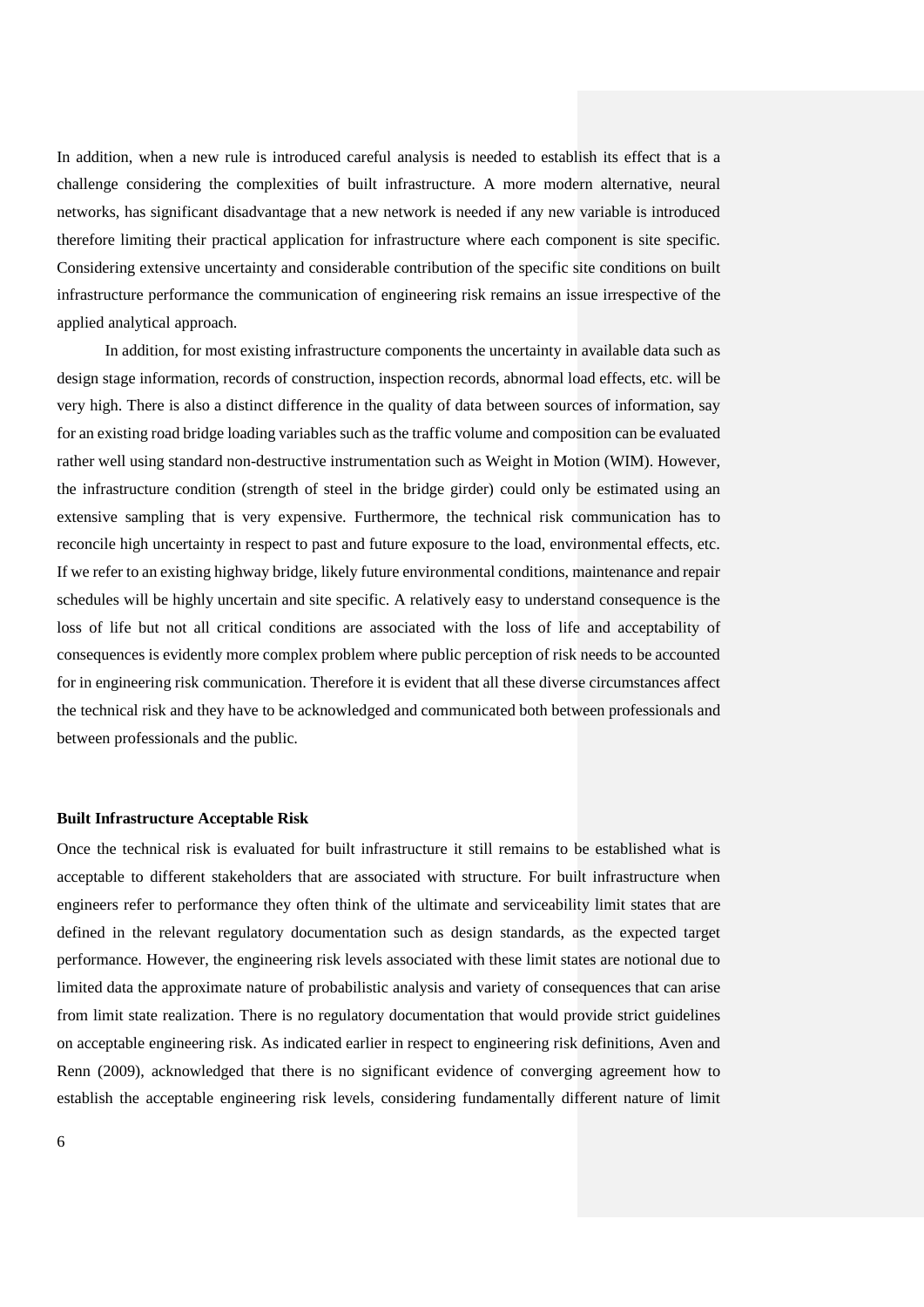states. For example it is likely that the ultimate limit state would be associated with likelihood of fatality as opposed to the serviceability limit states that are far less critical in terms of fatality but more visible due to discomfort that they would cause to the public.

It has been a practice in the past to establish acceptable performance for built infrastructure in respect to past performance, as a comparative measure, Shafieezadeh and Ellingwood (2012). This has been the case with design codes where any new limit states were included with partial safety factors that ensure that certain levels of past performance are maintained. In the same way public regulatory bodies, such as the UK's Health and Safety Executive have implemented ALARP principles across industries for acceptable risk, therefore including construction, irrespective to the experience that such approach is more suitable to process industries where there is a substantial scope for data collection due to the repetitive nature of processes while each construction project is unique.

Recent revisions to the Flood and Water Management Act 2010 have altered the traditional approach to embankment dam assessment so that the driving principle has become that the failures are low probability high consequence events and therefore the acceptable risk associated with a dam failure is entirely the function of failure consequences. While this is now recommended practice for reservoir dams it is evident that such risk formulation is very simplified and as a result fatalities are unlikely to occur through failure of dams, however, significant costs could arise elsewhere (i.e. when there is no likelihood of the loss of life) due to disruption of services, flooding, pollution, loss of transport links, etc. The communication of these important issues has uniformly been poor and fragmented so there is no evidence that the general public has full understanding for the meaning of engineering risks and the role of regulation and codes of practice.

It is also difficult to find evidence that acceptable engineering risk levels have been co-ordinated between professionals or modified to account for public perception of risk. However, it is likely that in the near future increasing demands for transparency can be expected in respect to the target performance due to increasing data availability and technology advances. In addition, when the public bodies are seeking to transfer responsibility as has been the case in Public-Private-Partnership contracts those who take the responsibility on board would need to have in place sensible target performance in terms of engineering risk as well. This is highly significant for built infrastructure where stakeholders are a particularly diverse group. As the technical risk associated with infrastructure is most often represented as a quantitative measure that could be confusing to non-technical public it is inevitable that the public often finds it difficult to rationally accept or reject exposure to the given risk. We can recognise that risk acceptance is dependent to a large extent on risk perception for non-technical stakeholders and therefore effective risk communication has to address both quantitative and qualitative characterization of risk. The communication of these quantitative parameters to stakeholders has to be in the format that is understandable and that addresses their perceptions.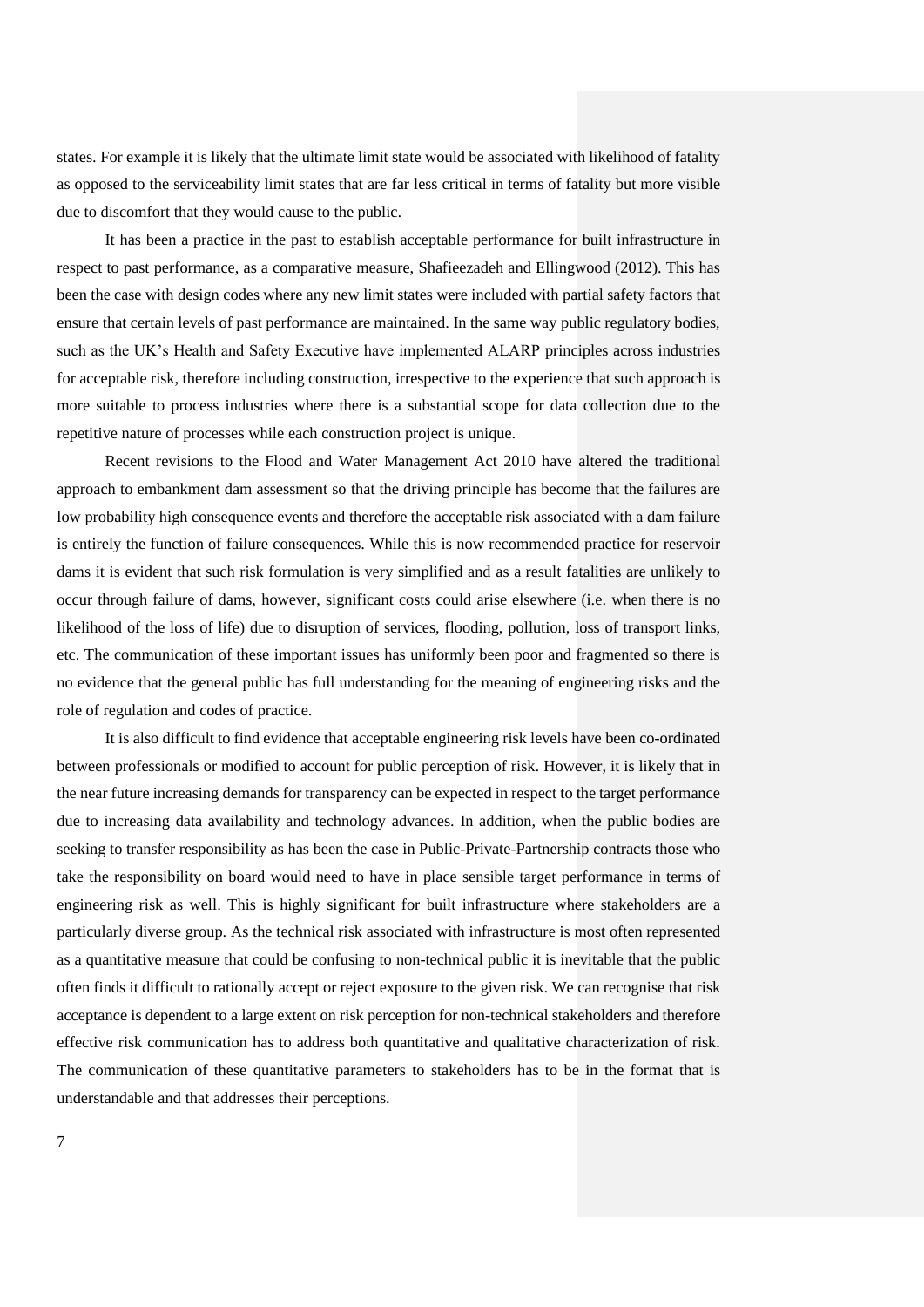#### **Risk Perception Modelling**

Risk perception can be seen as a generic term but we will accept that it relates to individual's beliefs, attitudes, judgements and feelings in addition to their cultural and social disposition. It has been recognized for some time in psychological research that risk perception is a complex and as Wilkinson (2001) points out rather resistant, phenomena and different techniques have been established to identify main drivers when risk perception is concerned. While Wilkinson exposes limitations of empirical approaches to risk perception he also offers a rather comprehensive account of complexity of risk perception and evidence of its importance. For us it is of interest to identify tools that can capture risk perceptions from different stakeholders within the procurement processes associated with built infrastructure. In order to generate adequate data on stakeholder risk perceptions an appropriate research techniques need to be implemented, but those are not available as standard within engineering. However, Flynn et al. (1994) have implemented the psychometric paradigm to establish individual's risk perceptions and demonstrated the approach on a large sample (with multiple hazards and several dimensions). Recently, Nordensted & Ivanisevic (2010) identified that motivation values, while not precise, could provide a valuable insight into risk perceptions for well differentiated groups. In addition, Nordensted & Ivanisevic (2010) have confirmed that higher motivational values, Self-transcendence, Conservation, Self enhancement and Openness to Change can be identified as significant drivers in risk perception to the extent that they can be mapped to risk perception towards selected hazards for the specific demographics.

#### *Motivational Values*

Motivational values are considered a good measure to identify multidimensional function that reflects complexities of risk, as defined by Slovic (1998). Considering complexities of built infrastructure procurement and outcomes in terms of performance, utility, cost, etc. comprehensive representation of the diversity of stakeholders is essential. In addition, beyond the obvious threat of fatalities in case of collapse of built infrastructure multiple interests from investors, owners, stakeholders etc. are intertwined. The failure outcomes are also diverse and could include economic loss, failure in respect to the performance target, time delay, etc. therefore affecting very diverse stakeholders. These concerns are coupled with amplification effects that are almost unrecognizable from the 1998 perspective and explicit formulation of multidimensionality of risk is needed.

Long established research, Schwartz (1992), has shown in the past that demographic variables (gender, age, etc.) as well as educational background are reflected in motivational values. If we follow more recent evidence from Nordenstedt & Ivanisevic,  $(2010)$  we can further accept that motivational values (benevolence, universalism, self-direction, stimulation, hedonism, achievement, power, security,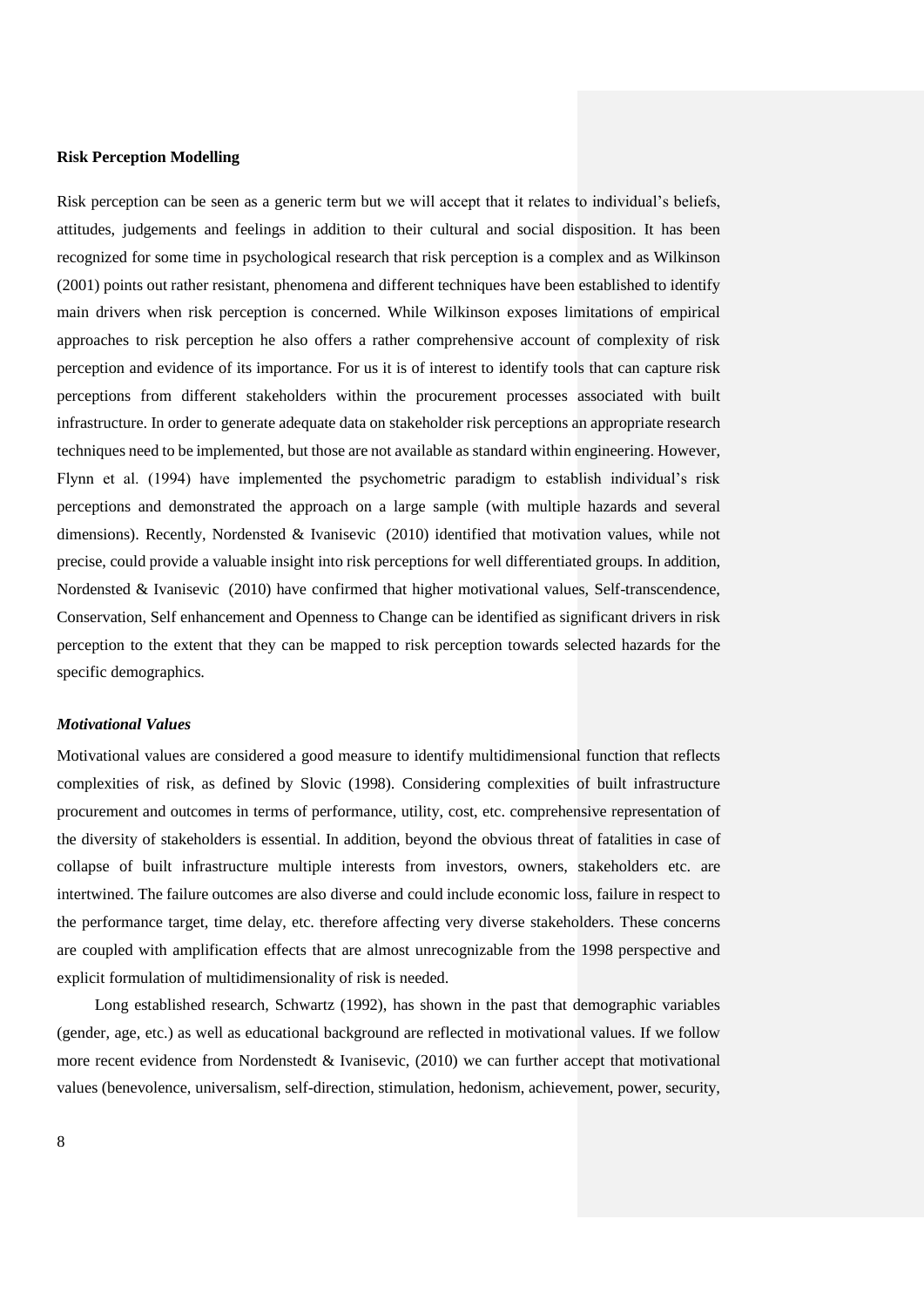conformity and tradition) are useful for identification of risk perception as they transcend demographic boundaries. Relatively simple and widely accepted approach to evaluation of motivational values is Schwartz Portrait Value Questionnaire (PVQ), Schwartz (1992). Koivula & Verkasalo (2006) have implemented two alternative forms of Schwartz Portrait Value Questionnaires to establish their effectiveness. They have considered differences in motivational values between three groups of individuals in Sweden with different educational level and established that when students, white collar workers and manual workers have been asked to complete both forms of the survey it was possible to identify significant agreement with other historic surveys but also to identify differences in motivational values between the three groups.

**There are many forms of PVQ questionnaire but the standard is the 40 question f <b>Moved (insertion)** [1] <u>from past evidence as successful as the respondents tend to engage with the question</u> **Deleted:** from of their background. The questions are of the form that requires the respondents to express how much they are like a fictitious person. For each of the motivational values there are from 3 to 5 questions arranged in a random order to avoid the inertia in responses. Thus for the question:

"He thinks it is important that every person in the world be treated equally. He believes everyone should

have equal opportunities in life",

the respondent is asked to consider:

"How much like you is this person"?

and respondents have an option to select one of six levels of agreement from:

"Not like me at all up to Very much like me".

For relatively small samples such as a single group of stakeholders within the procurement the consistent approach would be to focus on the 4 higher order motivational values as defined in Table 1. Table 1 Motivational values and higher order value types

| <b>Higher Order Motiva Self Transcendence</b> | Conservation    | <b>Self Enhancement</b> | <b>Openness to change</b> |
|-----------------------------------------------|-----------------|-------------------------|---------------------------|
| Universalism                                  | Conformity      | Achievement             | <b>Self Direction</b>     |
| Benevolence                                   | Tradition       | <u>Power</u>            | Stimulation               |
|                                               | <b>Security</b> | Hedonism                | Hedonism                  |

*Table 1 near here*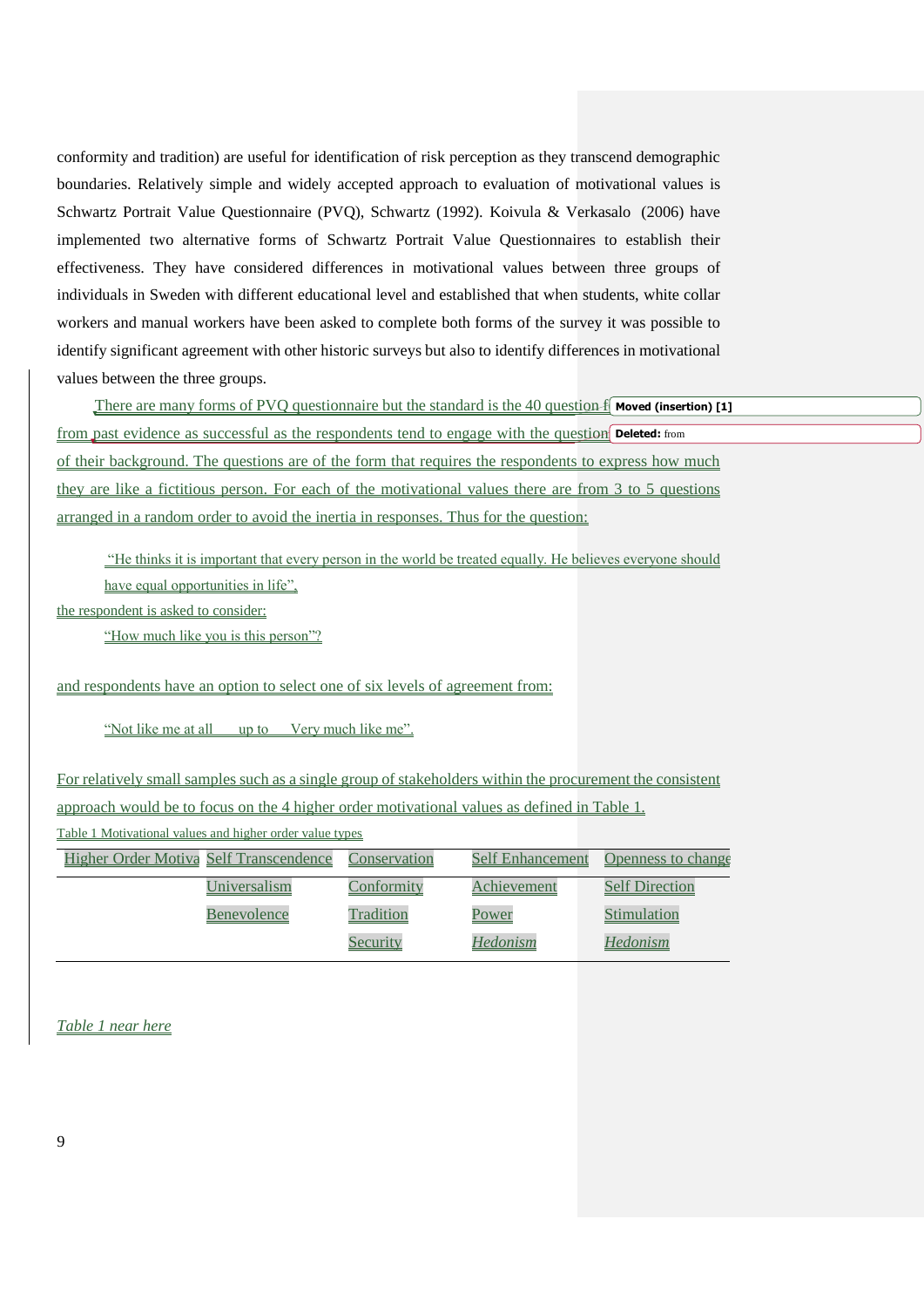#### *Risk perception*

For some time, it has been an acceptable practice to implement a form of questionnaire that asks individuals to rate a number of hazards in order to establish their risk perceptions, Flynn et al. (1994). Furthermore, there has been evidence that dimensions of 'dread' and 'unknown' most significantly affect the perception of risk, Slovic (1998). To capture the risk perception between several countries for example, Nordensted & Ivanisevic (2010) implemented 20 questions format, 10 for each dimension of 'dread' and 'unknown' respectively. Sample hazards considered by Nordensted & Ivanisevic (2010) were AIDS, drinking alcohol, climate change, terrorism, fire in the home, motor vehicles, commercial airplanes, cancer, nuclear power plants and stress. The analysis by Nordensted & Ivanisevic  $(2010)$  has provided evidence that mapping between higher order motivational values and risk perceptions is possible and confirmed that such functionality could lead to further improvement in understanding risk perceptions for diverse groups. This is seen as a rather appealing feature for identification of risk perceptions within built infrastructure procurement so that risk communication both between professionals and between professionals and stakeholders in general could be improved.

Thus these techniques provide an opportunity to consider relatively small a groups of stakeholders in the civil infrastructure procurement, capture their motiv identify their risk perceptions. By considering such groups we should be able  $\tau$ importance between motivational values for different distinct groups and benchma earlier and extensive studies. For example Koivula & Verkasalo (2006) have reported on  $\frac{1}{2}$ importance that groups attach to Security and the close correlation between motivational values in particular for student group. The implication of these finding Portrait Value Questionnaires do represent a viable tool to establish motivational dominant higher order ones) for specific stakeholder groups as we have in construction therefore can be implemented as a rather rigorous background for us to investigate the order motivational values on risk perception for selected stakeholders that partiinfrastructure procurement.

#### Higher Order Motivational Values

#### **Deleted:** *¶*

#### **Deleted: For**

**Deleted: A** 

**Deleted: Specific** 

**Deleted: Stakeholder** 

### **Deleted: Group**

**Deleted:** that was implemented in a recent attempt to address the effe intuitive judgement, attitudes towards natural disasters and man-made can have on risk perception,while Nordensted & Ivanisevic (2010) successfully

**Formatted:** New paragraph

#### **Risk Perception Evaluation for a Specific Stakeholder Group**

We consider a hybrid technique to establish motivational values and risk per the representation to two dimensions, dread and unknown for 10 different hazards). confirmed, it is considered sufficient to limit focus on two dimensions to identify general: limited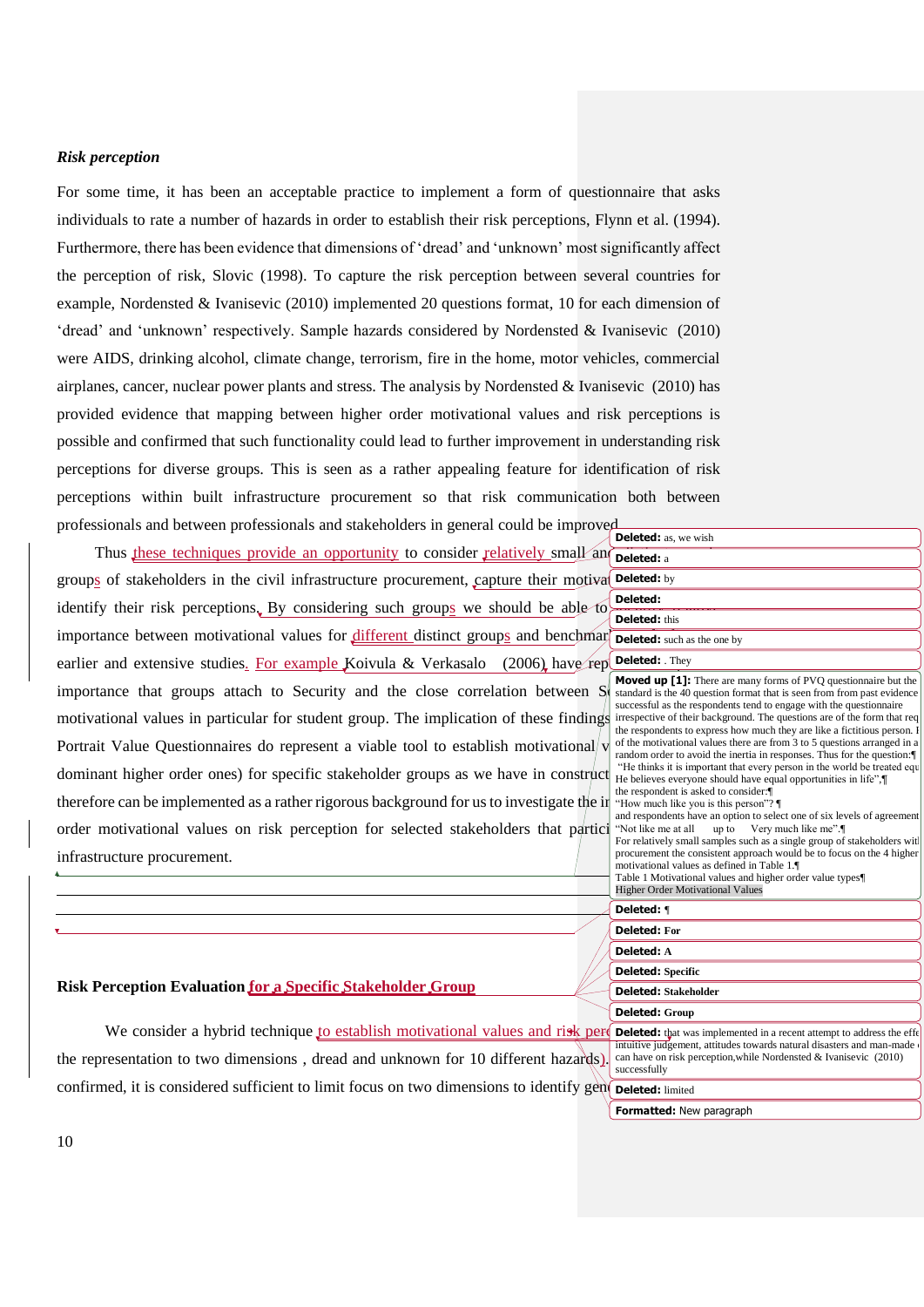perception for a stakeholder group. The respondents can be asked to rate their fear (dread) within 7-point scale from 'no fear' to 'very great fear' (fear is sometimes used as more acceptable form of words). Within current investigation it was considered that there is no need to allow for the role of framing as it was not expected to have a significant influence on the relationship between the motivational values and risk perception. Therefore, rather than for usual demographics parameters we select a professional stakeholder group to establish their motivational values and risk perceptions. In order peted: **1** feasibility of mapping between stakeholder's motivational values and their risk perceptions we focus on a selected group with particular graduate level technical qualification in civil engineering. As stakeholders in infrastructure procurement these engineers are likely to be experts that would establish acceptable engineering risk for the infrastructure but they would also engage in risk communication with other professionals and the public. ¶

Thus, by selecting a particular stakeholder group additional attributes such **Formatted:** Indent: First line: 1.27 cm knowledge are present within the group our expectation is that their risk perceptions would reflect those specific attributes. If we consider risk perception in respect to climate change this s<br> would have the technical knowledge about the impacts that climate change can have on infrastructure in addition to the general knowledge and attitudes that are socially accepted in the socie **Deleted: f** we apply the psychometric paradigm to establish group's risk perceptions in two dimensions, dread and unknown. As a result we aim to establish the value priorities and their risk perceptions. Outcomes would serve to improve our understanding of the stakeholder group's risk perceptions and **Deleted:** we are able to importance between motivational values. ¶

#### **Stakeholder Group Risk Perception Evaluation (Practical Example)**

**Formatted:** Font: Not Italic<br>For example we have considered a group (36) that represents stakeholders in the **Formatted:** Font: Not Italic procurement, graduate civil engineers. Therefore according to previous survey outcomes **Deleted:** sample Koivula and Verkasalo (2006) such group would have a distinct set of motivational values.

Firstly, the 40 questions Schwartz Portrait Value Questionnaire was implemented to identify group's expressed motivational values. From the analysis of the questionnaire outcomes we have confirmed that our stakeholder group shares value priorities with students from the **Deleted:** the and Verkasalo (2006). For example our stakeholders have identified Universalism and Self-direction with highest mean values and low coefficients of variation. In terms of higher order motivational values we have found that:

 Self-transcendence emerged as the dominant higher motivational value with the highest correlations between answers. On the scale of 1 to 6 the mean response for all Self –

**Deleted:** and relate our findings to earlier studies such as the one by Koivula & Verkasalo (2006).

**Formatted:** Font: Not Italic **Formatted:** Font: Not Italic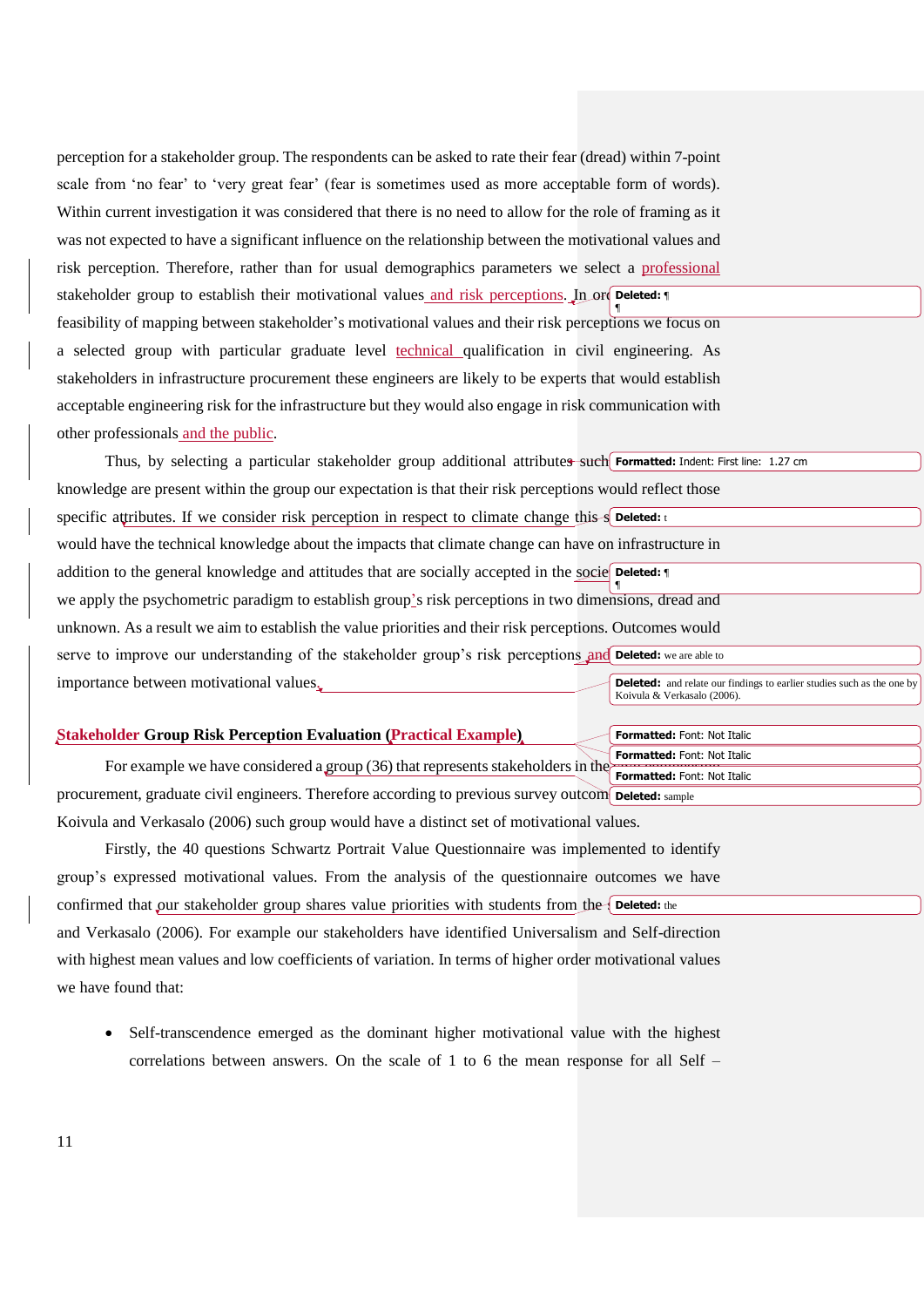Transcendence questions was 4.86 with modest standard deviations, e.g. as low as 0.79 for one of the questions. This is the strongest driver for the stakeholder group.

- Conservation questions emerged with mean response at 4.29, however with high coefficients of variation. The lowest standard deviation for Conservation questions was 1.09 but also as high as 1.89.
- It is a common practice to implement multi-dimensional scaling for large we have found that the value of Security is in a particular manner logged between Conformity and Tradition in line with Schwartz (1992) survey, however it is also positioned almost opposing the Self Enhancement higher order motivational values (Universalism and Benevolence). This outcome is stakeholder group specific as for general population the expectation would be that Value of Security is aligned in a different way. **Deleted:** From the Multidimensional Scaling (?)

Sample mean values for our survey answers (using the scale 1-6) are included in Tabl( **Moved down [2]:** *Figure 1 near here* 

The processing of risk perception survey considered two dimensions 'dread' and Formatted: Indent: First line: 1 cm choice of answers that were scored on the scale 1 to  $7<sub>*</sub>$  where 1 represents 'no fear' or **Deleted:** all' and 7 represents 'very great fear' or 'well informed'.

| Figure 1 near here | Moved (insertion) [2]                      |
|--------------------|--------------------------------------------|
|                    | <b>Formatted:</b> Indent: First line: 1 cm |

Considering the dimension 'dread' in terms of answer mean value for each haza **Deleted:** 'dread' is shown in Figure 1. It is evident that Cancer is perceived to be the highest risk. Deleted: 2 benchmark the outcome in Figure 1 except in terms of ranking of risks. To that effect our stakeholder group has considered drinking alcohol as very low risk while general American population survey in Flynn et al. (1994) ranks risk from drinking alcohol ahead of Commercial Air Travel, Climate Change and Nuclear Power Plants. This is an important finding as it emerges that it is possible to identify risk perceptions for particular stakeholder groups. Thus in combination with values research there is a scope to investigate multiple stakeholder groups within built infrastructure procurement and identify differences in their risk perception so that it can become possible to define a methodology to overcome those discrepancies and by implication improve the risk communication. It is **helpful Deleted:** fair to point out survey outcomes reflect those for general demographic sample identified across several nations and shown in Nordensted & Ivanisevic, (2010), where odds ratios in respect to selected hazards have been established for particular dominant higher order motivational values. **Deleted:** dominant

We have selected a subset of relevant risks that could be of interest to the infrastructure procurement to follow the outcomes for our stakeholder group between dimensions of 'dread' and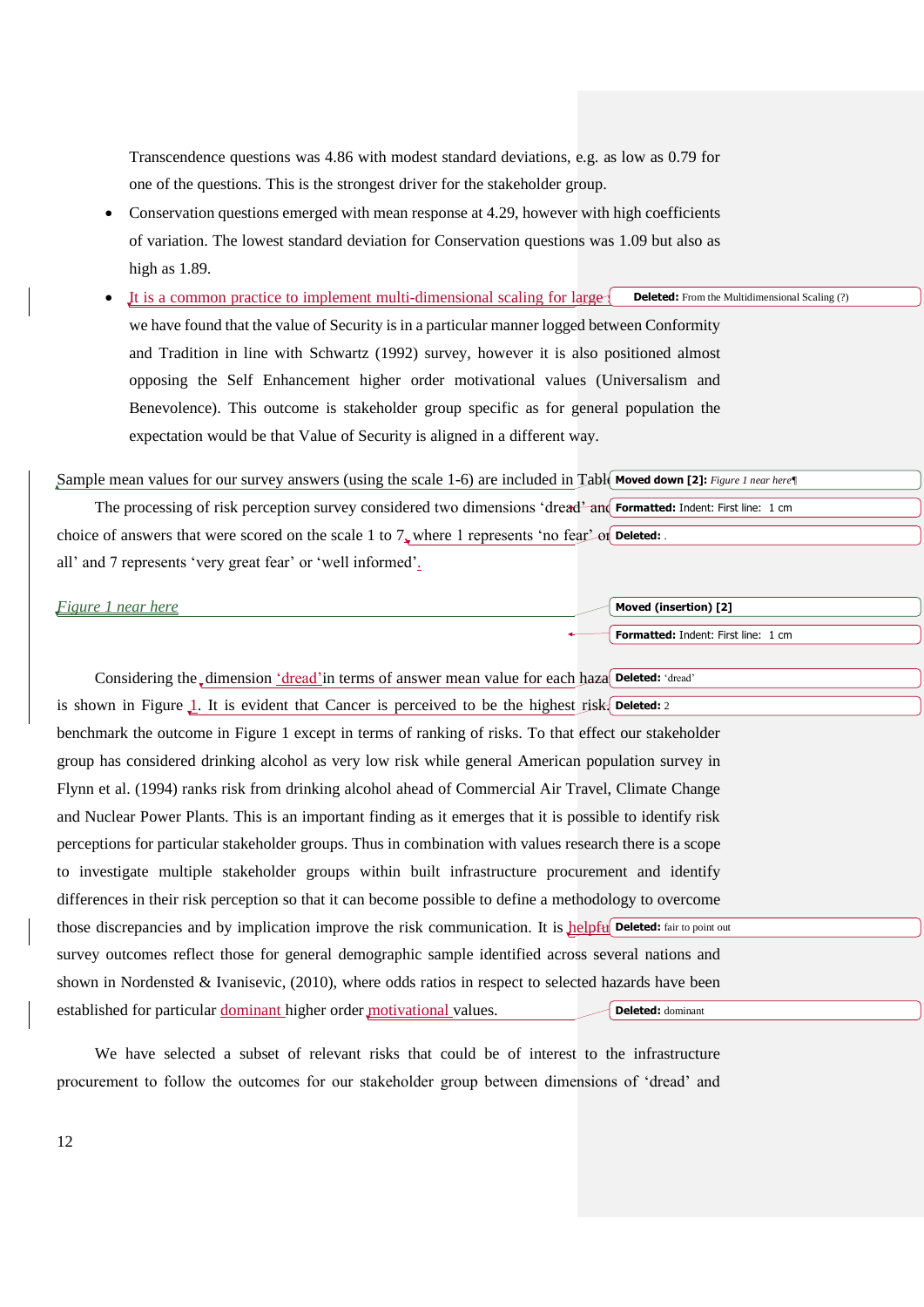'unknown'. Sample outcomes are presented in Table 2. It is evident that climate change is perceived as lower risk despite lesser 'knowledge' about the hazard then for nuclear power plants. This can have implications in practice. Both in design and assessment when decisions are made on significant limit states the engineering risk is a technical measure and the acceptable levels have to be agreed and communicated. Furthermore as these technical measures are notional and could only be used in comparative manner the clarity and consistency in risk communication is obviously crucial. *For these specific hazards the implication of risk perception within the group could mean lower safety factors in respect to Climate Change and as a result higher probability of mitigation costs emerging later as a result of changing climate impact.* Significantly, if selection is needed in respect to future climate scenarios perceived risks will reveal particular effects of the projected climate change that need to be addressed and communicated beyond technical stakeholders. In such circumstances it is of utmost importance to capture risk perceptions of different stakeholders and address any discrepancies that might be present.

#### *Table 2 near here*

| Our sample group identified nuclear power plants as representing significantly Formatted: Normal, Indent: First line: 1 cm, Pattern: Clear                                                                                                                                                                    |
|---------------------------------------------------------------------------------------------------------------------------------------------------------------------------------------------------------------------------------------------------------------------------------------------------------------|
| (Background 1)<br>climate change, motor vehicles or commercial aeroplanes but also revealing that their understanding of                                                                                                                                                                                      |
|                                                                                                                                                                                                                                                                                                               |
| risks associated with climate change is much higher than about nuclear power plants. Intuitively one                                                                                                                                                                                                          |
| would expect that the group is aware of high levels of uncertainty associated with climate scenarios and                                                                                                                                                                                                      |
| the very cautious approach to design and operation of nuclear power plants and at me Formatted: Font: Not Italic                                                                                                                                                                                              |
| two risks in reverse order. These contradictions are in line with Slovic (1998) and Deleted: of equal value(?)                                                                                                                                                                                                |
| investigating risk perceptions for distinct stakeholder groups would be very beneficial for risk                                                                                                                                                                                                              |
| communication. It is possible that, as a consequence, of the stakeholder risk perception mapping the                                                                                                                                                                                                          |
| infrastructure target risk levels in design, construction, assessment and in-service will <b>Deleted:</b> have to                                                                                                                                                                                             |
| mapped to address stakeholder risk perceptions but also that more sophisticated risk-d <b>Deleted:</b> so                                                                                                                                                                                                     |
| wider public can be established. These findings support the view that risk regulation would be welcome                                                                                                                                                                                                        |
| and that risk management could benefit from social scientist's understanding of risk perception, Pidgeon                                                                                                                                                                                                      |
| (1998). Our sample is small but there is no evidence that technical knowledge alters $t$ <b>Deleted:</b>                                                                                                                                                                                                      |
| Furthermore, we have focused on nuclear power plants and climate cha<br>and related those two hazards to familiar and well used transportation $r$<br>and this finding is very important for risk mitigation and communication.<br>i.e. commercial airplanes and motor vehicles. What is striking is that for |
| constrained sample such as the one that was considered, with distinct h<br>Eighboff et al. (1002) have identified nuchlame that can nuove full enough til                                                                                                                                                     |

Fischhoff et al. (1993) have identified problems that can prevent full appreciation risks as well as weaknesses of intuitive approaches to risk communication and our  $\alpha$  how well informed the individual is and their risk perception associated and their risk perception associated good base to identify where understanding of quantitative measures of risk is lacking effective risk communication strategy that is important in many industries. order motivational values there is no visible functional dependence bet perception of risk. In our case **Deleted:** would

#### **Risk perception within built infrastructure regulation**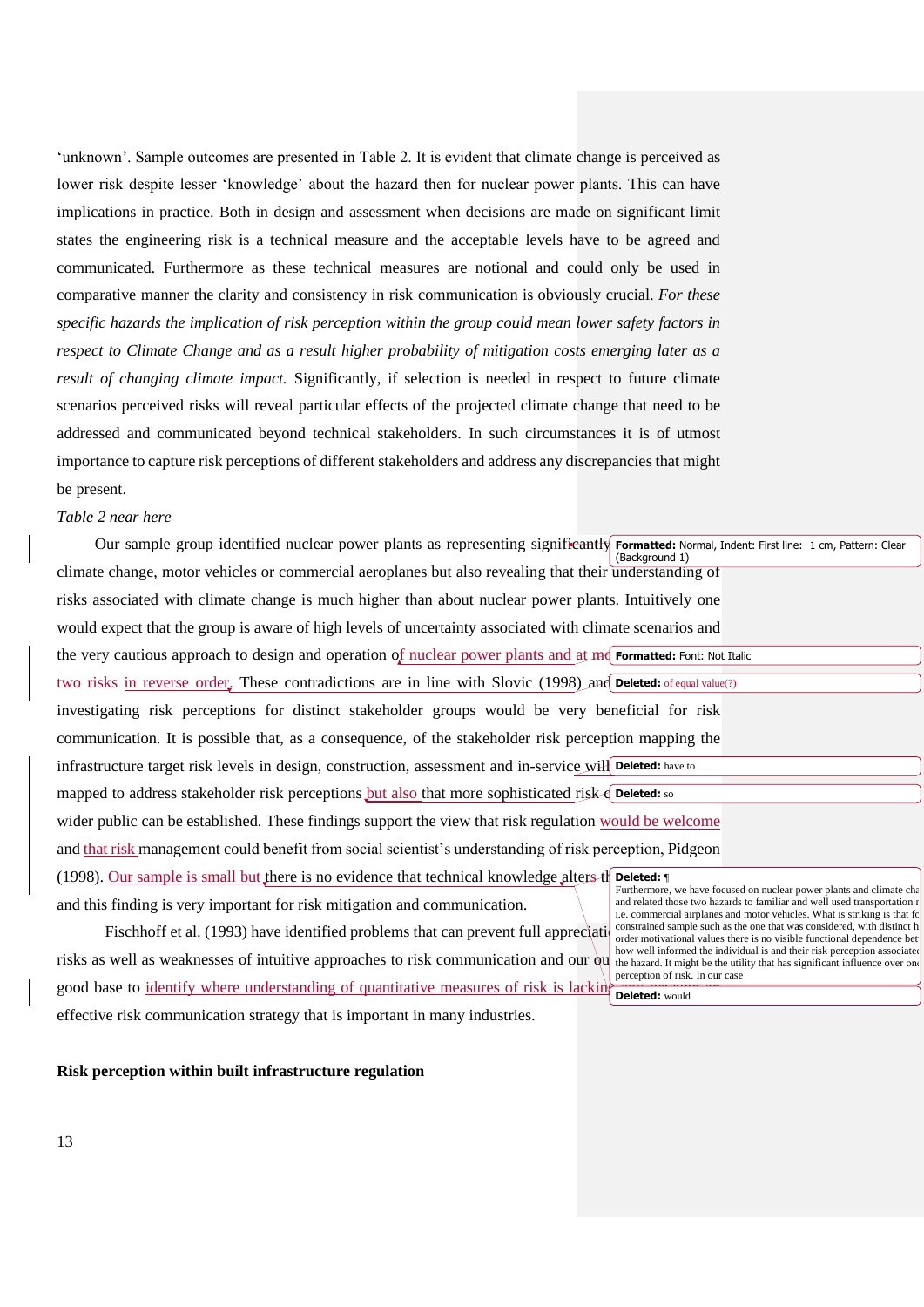The relevance of our enquiry is most significant for those trying to regulate processes integral to procurement of built infrastructure. Complexities of stakeholders approach to risk have always been evident but here they are in a distinct way quantified, therefore enabling ranking, selection, etc. between risks. For technical regulation such as design codes etc. regulators aim to relate current risk to past performance or at least reduce it to a very low level. On one hand these are positive aims but, in reality and on evidence presented here, require agreement of many parties. We have focused on risk perception and risk acceptability however there are further concerns, regarding the risk relevance, risk mitigation, etc.

For illustration we can relate regulatory situations and challenges by referring back to revised Flood and Water Management Act 2010 to demonstrate the need for structured appropolent complex

of acceptable built infrastructure risk. As a consequence of the Act a rather large number of very old dams with mostly incomplete records about their design, current condition, maintenance, assessment, etc. will need to be assessed in terms of risk that they pose to the vicinity. It has been demonstrated by Preziosi & Micic (2012) that if, in addition to current status, future climate scenarios are considered relatively harmless projections could increase substantially the engineering risk associated with small homogenous embankment dams. While technical expert's expectation might be that an increase in likelihood of adverse event will be mirrored in perception of high risk among members of the public the latter are unlikely to share their view as evidence from Flynn et al (1994) and Nordenstedt and Ivanisevic (2010) demonstrate. At present, not only that there is a limited guidance on establishing site specific acceptable engineering risk levels, risk communication as well is not addressed as an integral matter. If there is no differentiation between sites and modes of failure strictly defined probabilities of limit states occurring could mean enormous programme of strengthening that is most likely unnecessary but at the same time more frequent non-fatal but significant problems associated with serviceability limit states being breeched and potentially significant strife between various stakeholders. It is inevitable that only through further development the mapping between higher order motivational values and risk perception

could bring significant benefits. We have been able to establish a core methodology stakeholder group specific data on relationship between motivational values and risk

way it should be possible to identify multiple relationships between specific higher motivational values. and risk perceptions. The selection of distinct stakeholder groups could be informed by Slovic (1998) but also by recent social surveys and multiple data sources that are energy solution. rightly pointed out involvement of a larger group of interested and affected  $\alpha$ acknowledged and accommodated irrespective of the complexity of such endeavour. Our methodology

is able to establish, an explicit measures for perceived risk and therefore there is an opportunity to extend this approach to investigate acceptability of risk. It would be constructive to establish if motivational values have a major influence on the latter as well.

| <b>Deleted:</b> effectively                                                                              |
|----------------------------------------------------------------------------------------------------------|
| <b>Deleted:</b> the                                                                                      |
| <b>Deleted:</b> basic                                                                                    |
| m<br><b>Deleted:</b> benchmark for the selected                                                          |
| <b>Deleted:</b> the first further development would need to include other re<br>J<br>stakeholder groups. |
| m<br><b>Deleted:</b> we                                                                                  |
| <b>Deleted: able</b>                                                                                     |
| Deleted: by                                                                                              |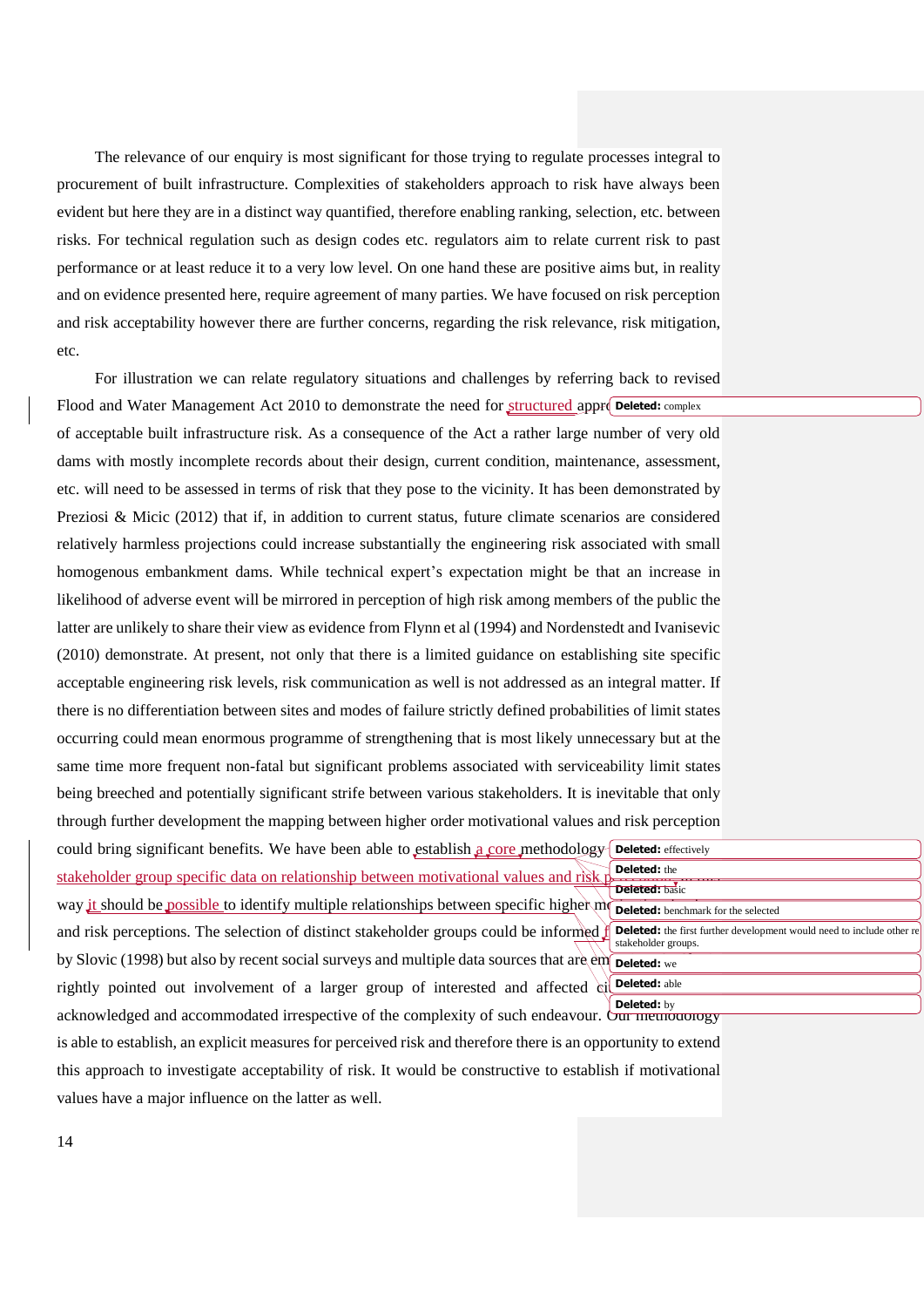There is also a distinct scope for development of additional quantitative models that could include engineering risk in regulatory documentation. This aspect is of particular interest to technical community for the purpose of performance based design. Such design situations arise currently with many high complexity projects (very tall buildings, nuclear power installations, transportation projects, etc.) where design criteria have to be project specific in addition to regulatory requirement **Deleted:** specified significant improvements in consistency and efficiency in infrastructure procurement can be expected. The main issue remains to find appropriate forms of mapping between quantitative and descriptive outcomes. While for a small scale problem (such as the homogenous earthfill embankment dam) this might appear feasible to achieve for diverse systems often associated with built infrastructure this will represent an area where significant contributions are expected. **Deleted:** rather than code

While in design it is sometimes the case that the performance is the guiding principle in assessment of existing structures this is always the case and with inclusion of additional risk measures we will enable life cycle of structures that is less expensive with risk levels proportional to the purpose rather than arbitrary, historical, levels. For existing infrastructure, owners currently pursue a predetermined sequence of well defined inspection, maintenance and repair activities. However, there is an increasing evidence that such processes are inefficient and new management strategies for changing priorities in respect to the infrastructure could emerge on the basis of the current work.

#### **Conclusions**

In order to investigate risk perceptions associated with built infrastructure we have ventured away from standard engineering practice and implemented an alternative methodology that integrates analysis of motivational values and risk perception. It was possible to establish the motivational values for a sample group of construction associated stakeholders using 40 question Schwartz Portrait Value Questionnaire (PVQ). The outcomes in terms of strong motivational values were in line with previous research of groups with comparable demographics. Risk perceptions were established using conventional survey method where 10 hazards were considered. Our current work has confirmed that such approach can efficiently identify motivational values of the specific stakeholder group and establish group's rank between particular risks. Through further development differences in risk perceptions between stakeholder groups could be identified. For low probability events that are associated with built infrastructure a useful source of information would become available to those who wish to communicate technical risk evaluations.

It is of significant benefit that new availability of quantitative measures for risk perception for built infrastructure related processes such as design, assessment, inspection, could be reviewed and adapted to improve performance. Ultimately, an explicit methodology to establish site specific performance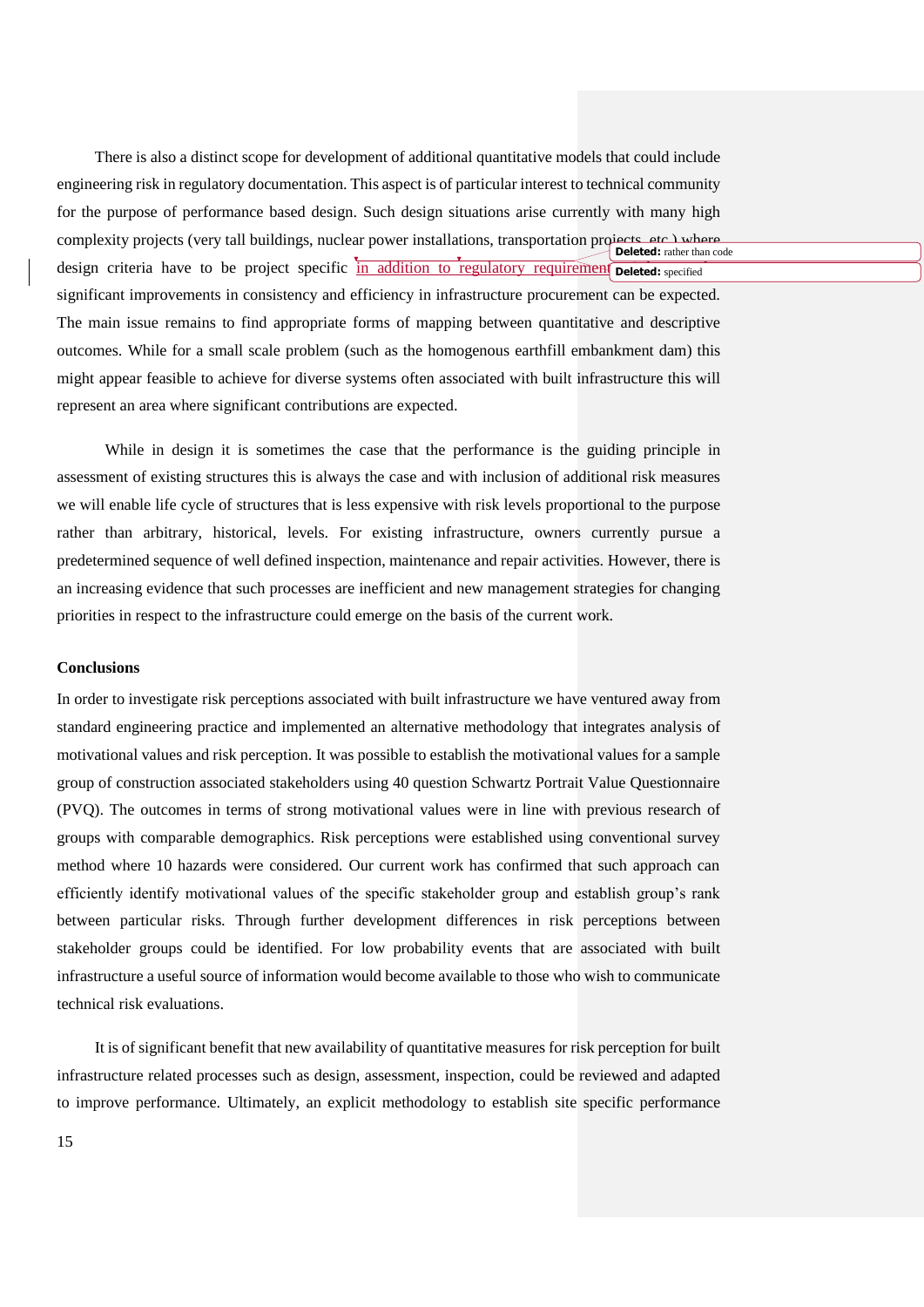requirements that reflect the site specific risks with expectations of stakeholders might be feasible. This does not mean that risk perceptions would need to be evaluated every site and every stakeholder group it is much more the case for updating of general procedures that are present in procurement of built infrastructure. From extensive studies of different stakeholders and diverse risks, risk perception would become a parameter routinely taken into account.

It is important to stress that our findings are of great importance when risk communication is concerned. It is evident that beyond technical risk information communication has to echo stakeholder's motivational values and overcome effects of social amplification within modern society.

Despite the modest scale of the survey it is identified that the approach to risk in general in construction industry is sometimes too conservative and as a consequence too expensive and not sustainable. If the new approach to risk perception characterization is implemented across different technical disciplines, design and, by extension, assessment can be significantly less constrained. We expect that as a result of this research structures would be safe and fit for purpose.

We have explored the scope for improved communication of risk and implicitly we are making a positive contribution to potential risk reduction.

#### **References:**

Aven, T and O. Renn, 2009, On risk defined as an event where the outcome is uncertain, Journal of Risk Research, Vol. 12, No 1, pp. 1-11.

Aven, T. and V. Kristensen; 2005, Perspectives on Risk: Review and discussion of the basis for establishing a unified and holistic approach; Reliability Engineering and System Safety; Vol. 90, pp. 1-14.

Fischhoff, B., A. Bostrom and M.J. Quadrel; 1993, Risk perception and communication; Annu. Rev. Publ. Health; 14:183- 203

Flynn , J., P. Slovic, C.K. Mertz; 1994, Gender, Race and perception of Environmental Health Risks; Risk Analysis, Vol.14, No 6, pp. 1101-1108.

Freudenburg, W.R. 1988, Percieved risk, real risk: social science and the art of probabilistic risk assessment, Science, Vol 242, pp-44-49.

Kasperson, R.E., O.Renn, P. Slovic, H.S. Brown, J. Emel, R. Goble, J.X. Kasperson and S. Ratick; 1988; The social amplification of risk: a conceptual framework; Risk Analysis, Vol. 2, No. 2, pp. 177-187.

Koivula, N & M. Verkasalo; 2006; Value structure among students and steelworkers; Journal of Applied Social Psychology, Vol 36, 5, pp. 1263-1273

Nordenstedt, H. and J. Ivanisevic; 2010, Values in risk perception-studying relationship between values and risk perception in three countries; J. of Disaster Risk Studies, Vol. 3, No.1.; pp. 335-345.

Pidgeon, N.; 1998, Risk assessment, risk values and the social science programme: why do we need risk perception research; Reliability Engineering. and System Safety; Vol. 59, pp. 5-15.

Preziosi, M-C. & Micic, T. 2012. Methodology for the probabilistic assessment of embankment dams for predicted climate scenarios. In: Proceedings of the Institute of Civil Engineers: Geotechnical Engineering, Issue GE3, 165(3): 179-193.